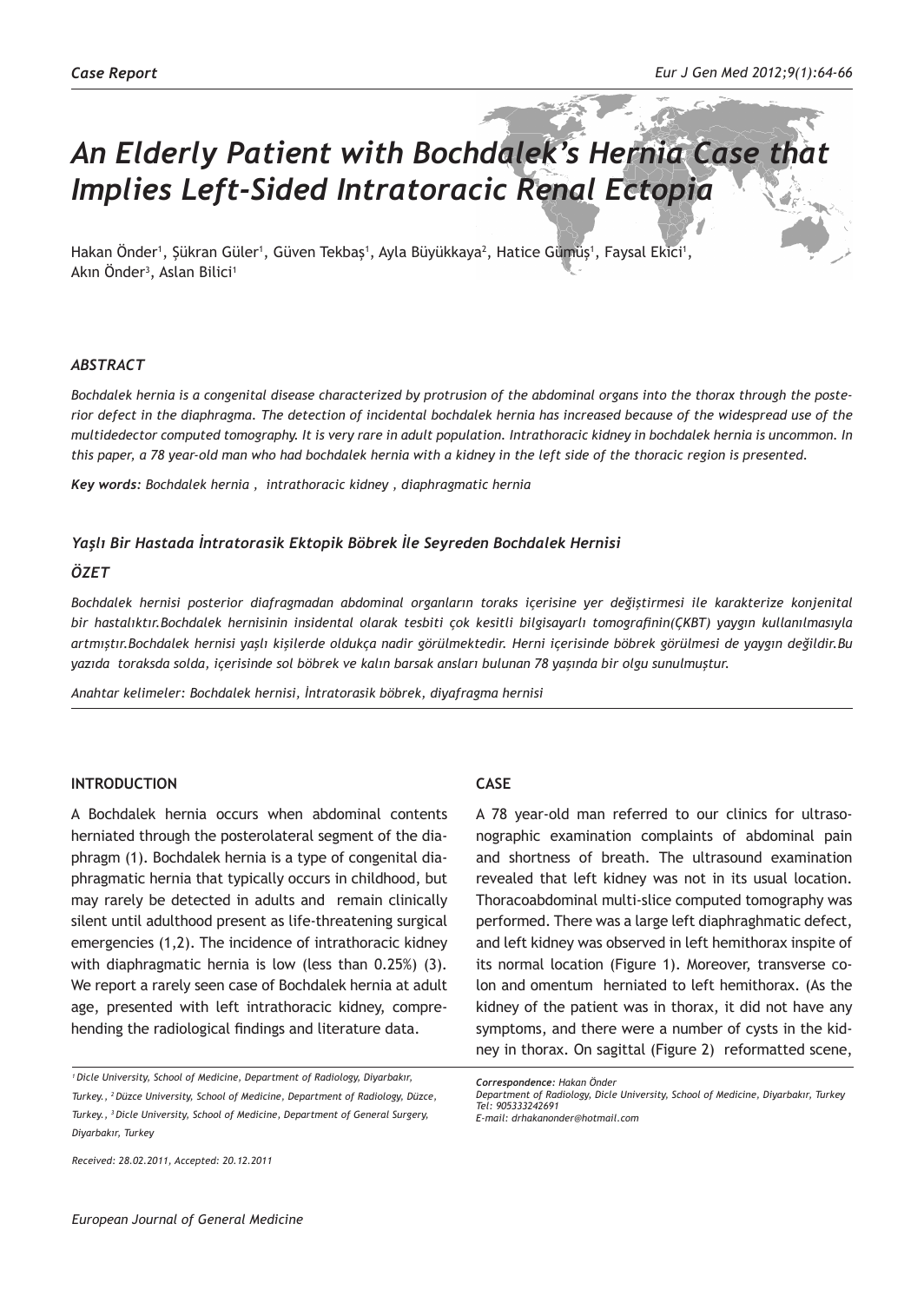a wide defect on left posterior side of the diaphragm and a left ectopic kidney with transverse colon and omentum herniated to left hemithorax through this area were observed. Since the patient was too old to have an operation, we decided to observe him.

## **DISCUSSION**

Bochdalek's hernia is a congenital diaphragmatic hernia that arises as a result of improper fusion of the posterolateral diaphragmatic foramina. It is a common congenital anomaly, occurring in approximately 1 in 2200 to 12,500 live births, but is widely considered to be extremely rare in adults (2). The late presentation of Bochdalek hernia usually occurs with the right side defects. Presence of liver on the right side partially covers the diaphragmatic defect. Notwithstanding silent left side hernias that were diagnosed at late stages, were reported, cases of postpubertal period or at midages and elderly were very rare in literature (4).As far as we know our patient is the most elderly one. So far his illness has not been diagnosed because he has lived in rural areas. Most Bochdalek hernias present with life-threatening cardiorespiratory distress in the neonatal period. Rarely, hernias remain clinically silent until adulthood present as life-threatening surgical emergencies (1).

 The clinical symptoms of diaphragmatic herniation frequently are vague and nonspecific, including chest pains, dyspnea, and gastrointestinal complaints (2). Bochdalek hernias typically contain one or more of the following: stomach, spleen, colon, omentum, and small bowel. Involvement of the liver, gallbladder, pancreas, kidney, or retroperitoneal fat has infrequently been described (1). Similarly, a left Bochdalek hernia was accompanied by left intrathoracic kidney in our case. Usually there is no pulmonary component in the adult type of Bochdalek hernia (1). The symptoms of hernia may be intermittent or constant, vague or distinct, depending on its presentation (30% strangulation risk), size, and content. Pulmonary symptoms include chest or shoulder pain, cough, shortness of breath, and/or dyspnea. Intrathoracic kidneys are usually asymptomatic, in contrast to pelvic kidneys, and are incidentally found on chest radiography (3). Our case didn't have any symptoms except abdominal pain and shortness of breath that became symptomatic lately.

The cause of intrathoracic kidney is uncertain. Previously it was thought to be induced by a maldevelopment of

the pleuroperitoneal membrane, resulting in a foramen (Bochdalek defect) in the posterior leaf of the diaphragm. This may be unlikely, however, since the incidence of intrathoracic kidney with Bochdalek hernia is reported to be less than 0.25% (5). Intrathoracic kidney is a very rare finding; most are found in males and are asymptomatic (6). Only 0.25% is associated with a diaphragmatic hernia (6). Four basic types of intrathoracic kidneys have been described (3): 1. True thoracic ectopia with a normally developed dorsal diaphragm; 2. Eventration of the diaphragm; 3. Diaphragmatic hernia, either a congenital diaphragmatic hernia defect or acquired herniation; 4. Traumatic rupture of the diaphragm with renal ectopia. Our patient did not have a history of trauma; therefore, he belonged to congenital diaphragmatic defect with herniated left kidney (3).

Computed tomography provides not only the detection of a posterior mediastinal lesion but also the visualization of its contour, extent and size. The differential diagnosis from other thoracic masses such as omental hernias through Morgagni's foramen or esophageal hiatus and mediastinal lipomatosis can be made easily on the basis of low-density fatty components of these structures. The typical contrast enhancement of pelvicaliceal structures and the typical appearances of soft tissue density of kidney can be best diagnosed by computed tomography (3). In addition, conventional computer tomography scan has been reported to have sensitivities of 78% for left-sided and 50% for right-sided hernias (2). Management with Bochdalek hernia is a contradiction. There is increased risk of complications in. Wide hernia is accompanied by abdominal organs. In such cases, surgical intervention should be considered. Asymptomatic cases can be followed conservatively (6-9).

As a result, as far as we know the patient we examined is the oldest person who has Bochdalek hernia. The incidence of Bochdalek hernia in adulthood is much more than it's predicted. Detectability of incidental Bochdalek hernia is increased with the clinical use of multi-slice computed tomography. Bochdalek hernia must be kept in mind in routine thorax and abdominal computed tomography.